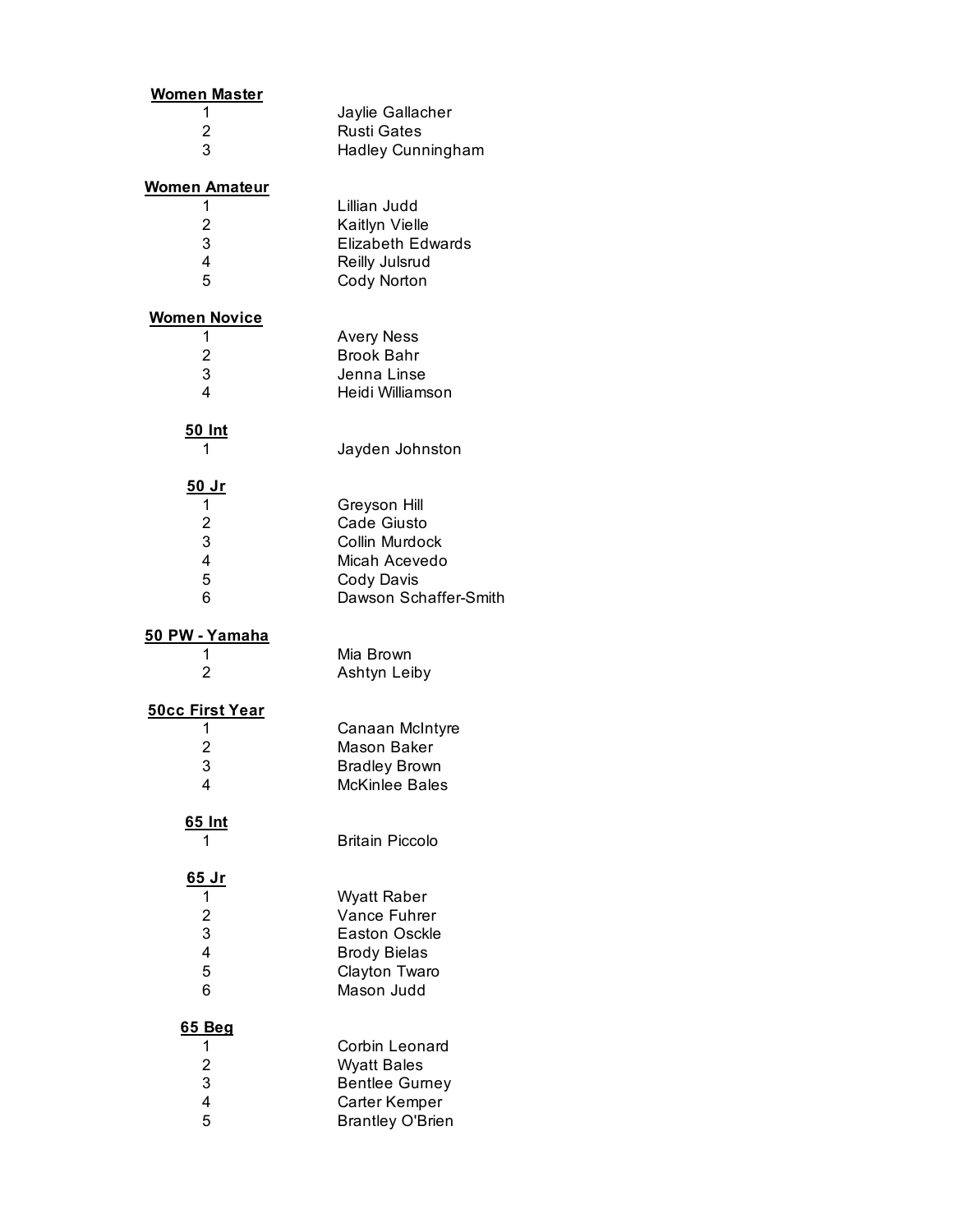| 6                                                                           | Brogan Makin                                                                                                                      |
|-----------------------------------------------------------------------------|-----------------------------------------------------------------------------------------------------------------------------------|
| 85 Int                                                                      | Kylon Belles                                                                                                                      |
| 1                                                                           | Sawyer Cordell                                                                                                                    |
| $\frac{2}{3}$                                                               | Carson Asay                                                                                                                       |
| <u>85 Jr</u>                                                                | Mason Autry                                                                                                                       |
| 1                                                                           | <b>Parker Giusto</b>                                                                                                              |
| $\frac{2}{3}$                                                               | <b>Trevor Warrington</b>                                                                                                          |
| 4                                                                           | <b>Easton Osckle</b>                                                                                                              |
| 5                                                                           | <b>Britain Piccolo</b>                                                                                                            |
| 6                                                                           | <b>Brayton Edwards</b>                                                                                                            |
| <u>85 Beg</u>                                                               | <b>Ashton Moore</b>                                                                                                               |
| 1                                                                           | Jordan Donovan                                                                                                                    |
| $\frac{2}{3}$                                                               | Kaden Acevedo                                                                                                                     |
| 4                                                                           | <b>Mathew Jones</b>                                                                                                               |
| 5                                                                           | Landon Stegmeier                                                                                                                  |
| 6                                                                           | Josh Edwards                                                                                                                      |
| <b>Super Mini</b>                                                           | Sawyer Cordell                                                                                                                    |
| 1                                                                           | Jaeden Smith                                                                                                                      |
| $\frac{2}{3}$                                                               | Kylon Belles                                                                                                                      |
| $\overline{\mathbf{4}}$                                                     | Carson Asay                                                                                                                       |
| 5                                                                           | <b>Mason Autry</b>                                                                                                                |
| 6                                                                           | <b>Britain Piccolo</b>                                                                                                            |
| <u> 125cc Class</u><br>1<br>2<br>3<br>4<br>5<br>6                           | <b>Trenton Wagner</b><br><b>Justin Miller</b><br>Jaeden Smith<br>Jacob Hamershock<br>Timber Blanchard<br><b>Graysen Foust</b>     |
| 250 Intermediate<br>1<br>$\overline{c}$<br>3                                | <b>Chase Reid</b><br>Shane Heywood<br><b>Harley Jefferies</b>                                                                     |
| <u>250 Junior Div 1</u><br>1<br>$\overline{\mathbf{c}}$<br>3<br>4<br>5<br>6 | <b>Blake Broderick</b><br><b>Colton Raber</b><br><b>Rylind Simpson</b><br>Coleman Stegmeier<br>Kole Broersma<br>Anthony Simonetta |
| 250 Junior Div 2                                                            | Ezra Mathews                                                                                                                      |
| 1                                                                           | Jacob Hamershock                                                                                                                  |
| $\frac{2}{3}$                                                               | Tristan Warrington                                                                                                                |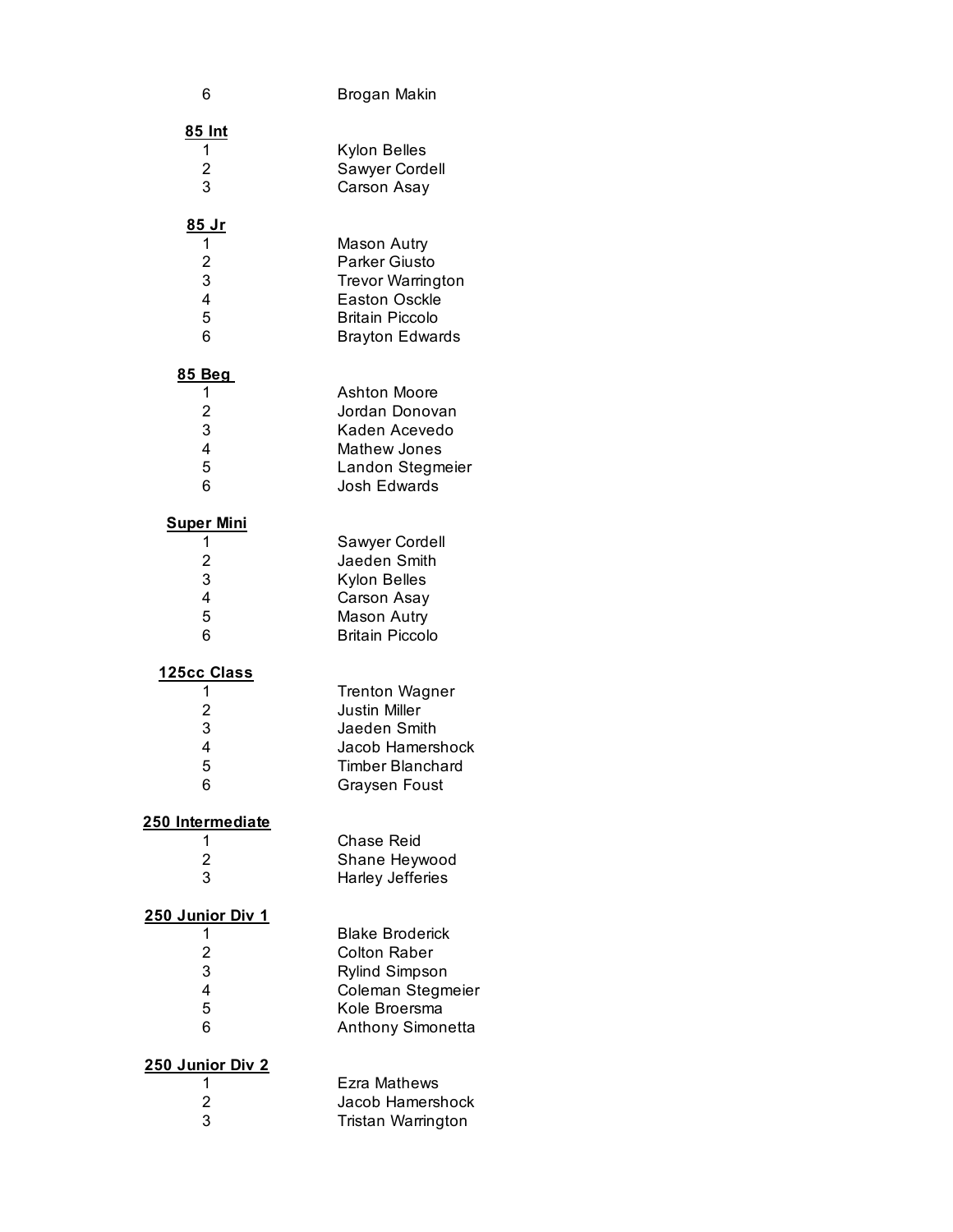| 4<br>5                                                        | Riley Hogan<br>Eli Miller                                                                                                   |
|---------------------------------------------------------------|-----------------------------------------------------------------------------------------------------------------------------|
| 250 Beginner Div 1<br>1<br>$\overline{c}$<br>3<br>4<br>5<br>6 | <b>Trae Letts</b><br>Logan Pine<br><b>Tyler Olheiser</b><br><b>Brandon Disch</b><br>Adam Stockwell<br>Aden Henson           |
| 250 Beginner Div 2<br>1<br>$\overline{c}$<br>3<br>4<br>5<br>6 | Silas Hellweg<br>Ryder Gallivan<br><b>Wyatt Bailey</b><br><b>Braden Fisher</b><br><b>Chase Conner</b><br>Cohen Abbott       |
| <u>Open Int</u><br>1<br>2<br>3                                | Kylan Vielle<br><b>Trenton Wagner</b><br><b>Chase Reid</b>                                                                  |
| <u>Open Jr</u><br>1<br>$\overline{2}$<br>3<br>4<br>5<br>6     | Ezra Mathews<br>Jeff Wolfe<br>Dawson Ingram<br>Coleman Stegmeier<br>Anthony Simonetta<br>Zachary Boren                      |
| <u>Open Beg</u><br>1<br>$\overline{2}$<br>3<br>4<br>5<br>6    | <b>Tyler Olheiser</b><br><b>Trae Letts</b><br>Collyn Krajewski<br><b>Travis Heflin</b><br>Silas Hellweg<br>Keaton Starbelle |
| <b>PRO Unlimited</b><br>1<br>2<br>3                           | Preston Wittkopp<br><b>Tanner Paulsen</b><br><b>Rider Fisher</b>                                                            |
| <b>BTH Master</b><br>1<br>2<br>3<br>4                         | Chase Reid<br>Kylan Vielle<br>Charlie Morgan<br><b>Rusti Gates</b>                                                          |
| <b>BTH Amateur</b><br>1<br>$\overline{c}$<br>3<br>4           | Ezra Mathews<br><b>Colton Raber</b><br>Joel Johnston<br><b>Timber Blanchard</b>                                             |